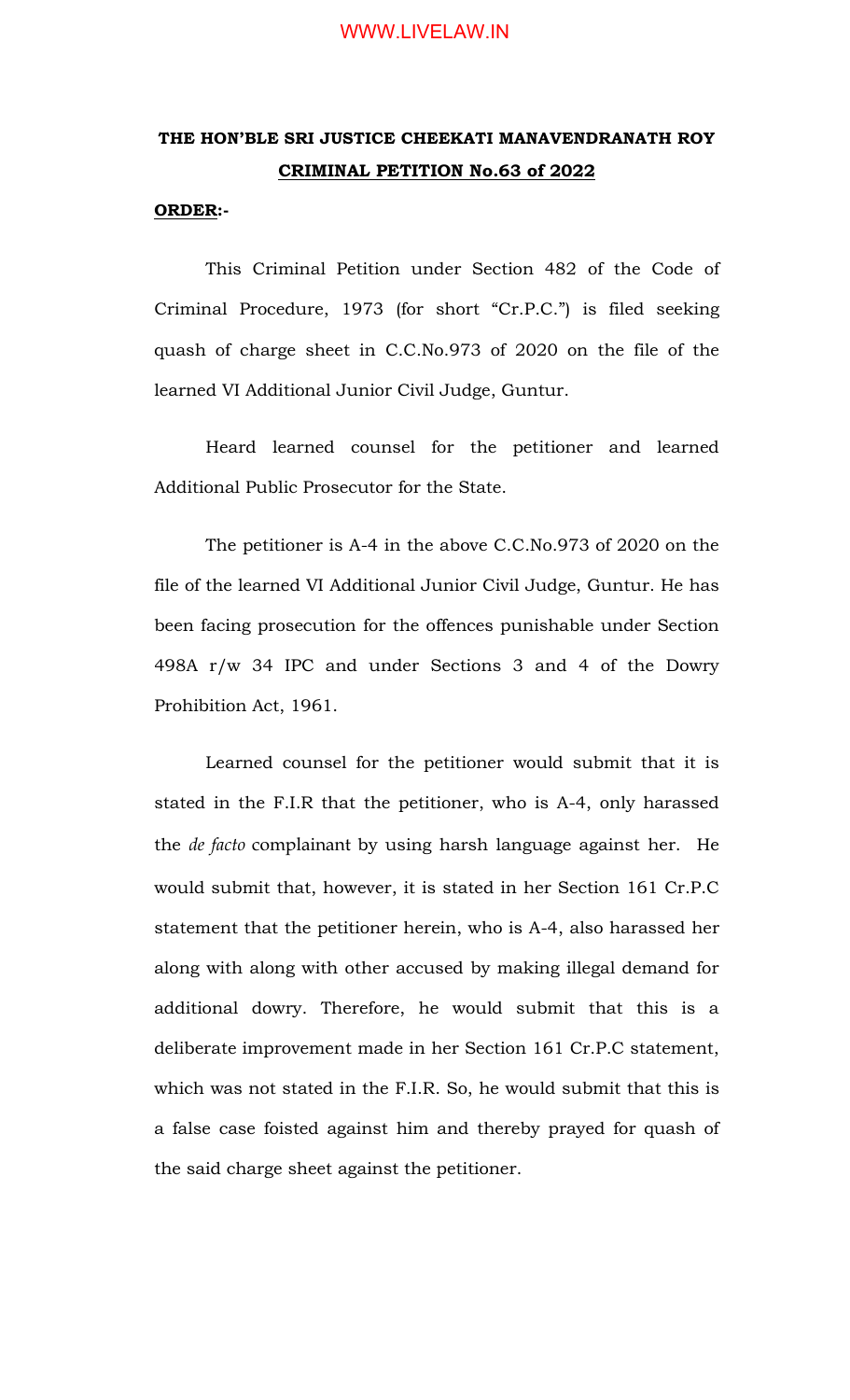$\mathcal{D}$ 

The aforesaid ground urged by the petitioner is not a valid legal ground for quash of the charge sheet. No doubt, it is only stated in the F.I.R that the petitioner harassed the *de facto* complainant by using harsh language against her and that subsequently she stated in her Section 161 Cr.P.C statement that the petitioner also harassed the *de facto* complainant along with other accused by demanding additional dowry from her. Whether the subsequent statement given by her in her Section 161 Cr.P.C statement is an improvement made subsequently or not and whether the said evidence is true or not is the matter relating to appreciation of evidence by the trial Court in the final adjudication of the case. This Court in a petition filed under Section 482 Cr.P.C cannot appreciate the evidence on record in exercise of its inherent powers. Since the ground that was urged by the petitioner pertains to appreciation of evidence of the witnesses, it cannot be a valid legal ground for quash of the charge sheet. Therefore, the Criminal Petition is devoid of merit.

Resultantly, the Criminal Petition is dismissed.

Miscellaneous petitions, if any pending, in the Criminal Petition, shall stand closed.

> \_\_\_\_\_\_\_\_\_\_\_\_\_\_\_\_\_\_\_\_\_\_\_\_\_\_\_\_\_\_\_\_\_\_\_\_\_\_\_\_\_\_\_\_\_\_ **JUSTICE CHEEKATI MANAVENDRANATH ROY**

Date: 18.01.2022 AKN